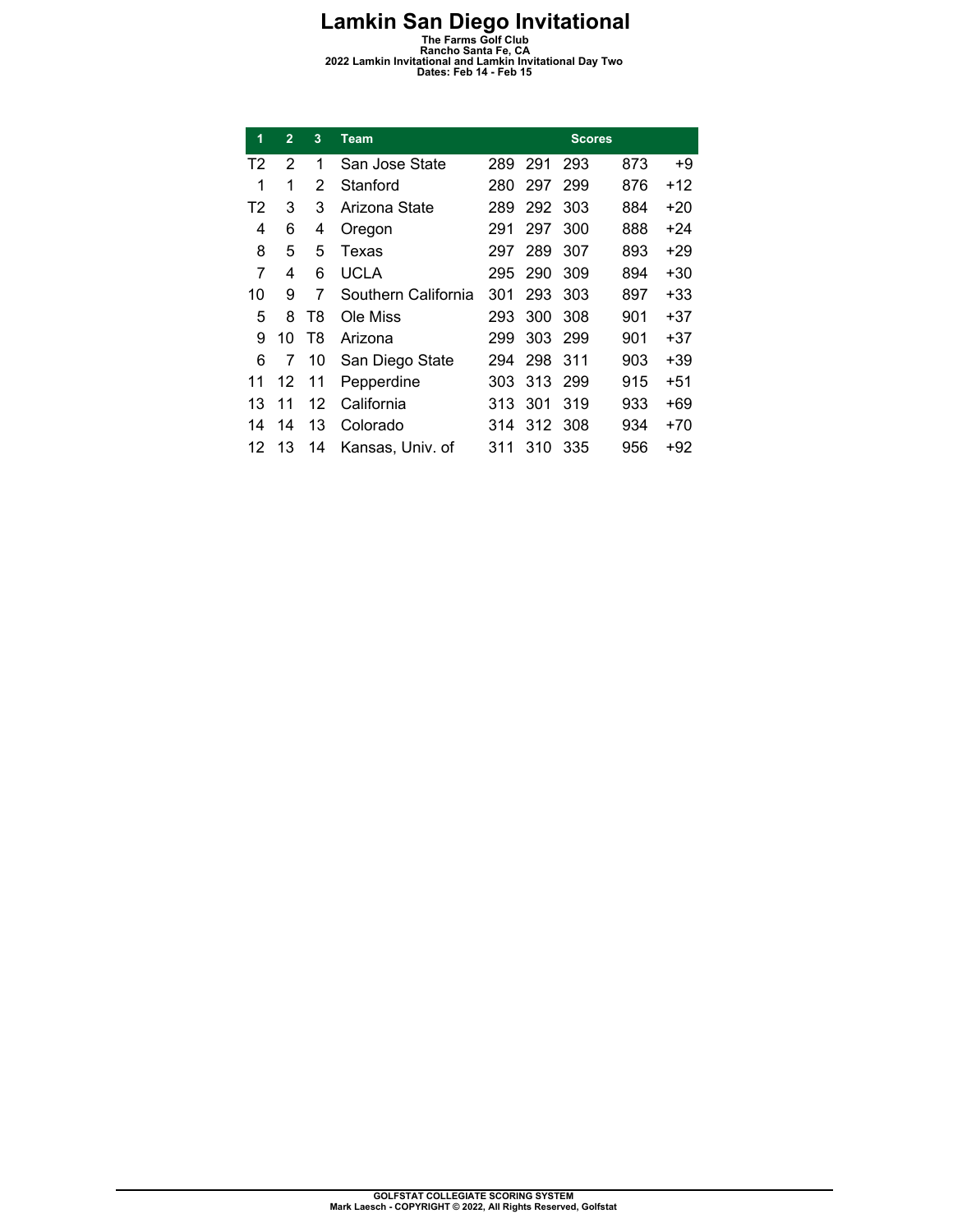**Lamkin San Diego Invitational**<br>
The Farms Golf Club<br>
Rancho Santa Fe, CA<br> **2022 Lamkin Invitational and Lamkin Invitational Day Two**<br>
Dates: Feb 14 - Feb 15

| <b>Start</b>    | <b>Finish</b>   | <b>Player</b>                  | <b>Team</b>         |    |    |    | <b>Scores</b> |       |
|-----------------|-----------------|--------------------------------|---------------------|----|----|----|---------------|-------|
| T <sub>6</sub>  | 1               | Rachel Heck                    | Stanford            | 70 | 73 | 68 | 211           | $-5$  |
| T <sub>3</sub>  | 2               | <b>Ashley Menne</b>            | Arizona State       | 68 | 74 | 72 | 214           | $-2$  |
| $\overline{2}$  | 3               | Natasha Andrea Oon             | San Jose State      | 69 | 72 | 74 | 215           | $-1$  |
| T <sub>6</sub>  | T4              | Sofie Kibsgaard Nielsen        | Oregon              | 69 | 74 | 74 | 217           | $+1$  |
| T <sub>3</sub>  | T <sub>4</sub>  | Rose Zhang                     | Stanford            | 69 | 73 | 75 | 217           | $+1$  |
| T <sub>3</sub>  | T <sub>6</sub>  | <b>Bentley Cotton</b>          | Texas               | 72 | 70 | 77 | 219           | $+3$  |
| T24             | T <sub>6</sub>  | Kajsa Arwefjall                | San Jose State      | 68 | 81 | 70 | 219           | $+3$  |
| T <sub>9</sub>  | T <sub>6</sub>  | Sadie Englemann                | Stanford            | 69 | 75 | 75 | 219           | $+3$  |
| 1               | T <sub>6</sub>  | Emma Spitz                     | <b>UCLA</b>         | 72 | 68 | 79 | 219           | $+3$  |
| T <sub>12</sub> | T <sub>6</sub>  | Amari Avery                    | Southern California | 77 | 68 | 74 | 219           | $+3$  |
| T <sub>9</sub>  | 11              | Brianna Navarrosa              | Southern California | 73 | 71 | 77 | 221           | $+5$  |
| T <sub>26</sub> | T <sub>12</sub> | Carolina Melgrati              | Arizona             | 74 | 76 | 72 | 222           | $+6$  |
| T <sub>12</sub> | T <sub>12</sub> | Anika Sato                     | San Diego State     | 71 | 74 | 77 | 222           | $+6$  |
| T <sub>17</sub> | T <sub>12</sub> | Andrea Lignell                 | Ole Miss            | 74 | 73 | 75 | 222           | $+6$  |
| T <sub>15</sub> | 15              | Sara Kjellker                  | San Diego State     | 73 | 73 | 77 | 223           | $+7$  |
| T <sub>26</sub> | T <sub>16</sub> | Alexandra Forsterling          | Arizona State       | 75 | 75 | 74 | 224           | $+8$  |
| T34             | T <sub>16</sub> | Gile Bite Starkute             | Arizona             | 77 | 74 | 73 | 224           | $+8$  |
| T <sub>6</sub>  | T <sub>16</sub> | Chiara Tamburlini              | Ole Miss            | 70 | 73 | 81 | 224           | $+8$  |
| T <sub>26</sub> | T16             | Ching-Tzu Chen                 | Oregon              | 70 | 80 | 74 | 224           | $+8$  |
| T <sub>12</sub> | T <sub>16</sub> | Calynne Rosholt                | Arizona State       | 71 | 74 | 79 | 224           | $+8$  |
| T <sub>26</sub> | T <sub>16</sub> | <b>Caroline Canales</b>        | <b>UCLA</b>         | 74 | 76 | 74 | 224           | $+8$  |
| T <sub>19</sub> | T22             | Hsin-Yu Lu                     | Oregon              | 77 | 71 | 77 | 225           | $+9$  |
| T44             | T <sub>22</sub> | Lion Higo                      | Pepperdine          | 69 | 84 | 72 | 225           | $+9$  |
| T34             | T <sub>22</sub> | Lucia Lopez-Ortega             | San Jose State      | 78 | 73 | 74 | 225           | $+9$  |
| T <sub>26</sub> | T22             | Antonia Malate                 | San Jose State      | 74 | 76 | 75 | 225           | $+9$  |
| T34             | T <sub>26</sub> | Sara Kouskova                  | Texas               | 80 | 71 | 75 | 226           | $+10$ |
| T <sub>17</sub> | T <sub>26</sub> | Zoe Campos                     | <b>UCLA</b>         | 76 | 71 | 79 | 226           | $+10$ |
| T42             | T28             | Michaela Morard                | Southern California | 76 | 76 | 75 | 227           | $+11$ |
| T <sub>51</sub> | T <sub>28</sub> | Lauren Gomez                   | Pepperdine          | 77 | 78 | 72 | 227           | $+11$ |
| T <sub>26</sub> | T <sub>28</sub> | <b>Bernice llas</b>            | San Diego State     | 76 | 74 | 77 | 227           | $+11$ |
| T <sub>26</sub> | T28             | Yuki Yoshihara                 | <b>UCLA</b>         | 75 | 75 | 77 | 227           | $+11$ |
| T <sub>9</sub>  | T32             | Alessandra Fanali              | Arizona State       | 75 | 69 | 84 | 228           | $+12$ |
| T <sub>19</sub> | T32             | Calista Reyes *                | Stanford            | 74 | 74 | 80 | 228           | $+12$ |
| T42             | T32             | Ya Chun Chang                  | Arizona             | 78 | 74 | 76 | 228           | $+12$ |
| T <sub>24</sub> | T32             | Louisa Carlbom                 | San Jose State      | 79 | 70 | 79 | 228           | $+12$ |
| T <sub>15</sub> | T32             | Jordyn Parr *                  | San Jose State      | 73 | 73 | 82 | 228           | $+12$ |
| T34             | T32             | Bohyun Park                    | Texas               | 78 | 73 | 77 | 228           | $+12$ |
| T49             | T38             | <b>Brittany Shin</b>           | Oregon              | 78 | 76 | 75 | 229           | $+13$ |
| T34             | T38             | Tze-Han Lin                    | Oregon              | 75 | 76 | 78 | 229           | $+13$ |
| T34             | T38             | Sophie Guo                     | Texas               | 69 | 82 | 78 | 229           | $+13$ |
| T <sub>51</sub> | T41             | Reese Guzman                   | Pepperdine          | 80 | 75 | 75 | 230           | $+14$ |
| T <sub>19</sub> | T41             | April Ranches *                | San Diego State     | 72 | 76 | 82 | 230           | $+14$ |
| T34             | T41             | <b>McKinley Cunningham</b>     | Ole Miss            | 72 | 79 | 79 | 230           | $+14$ |
| T44             | T44             | Ashleigh Park                  | Texas               | 78 | 75 | 79 | 232           | $+16$ |
| T <sub>19</sub> | T44             | <b>Estibaly Garcia Rubio *</b> | San Diego State     | 74 | 74 | 84 | 232           | $+16$ |